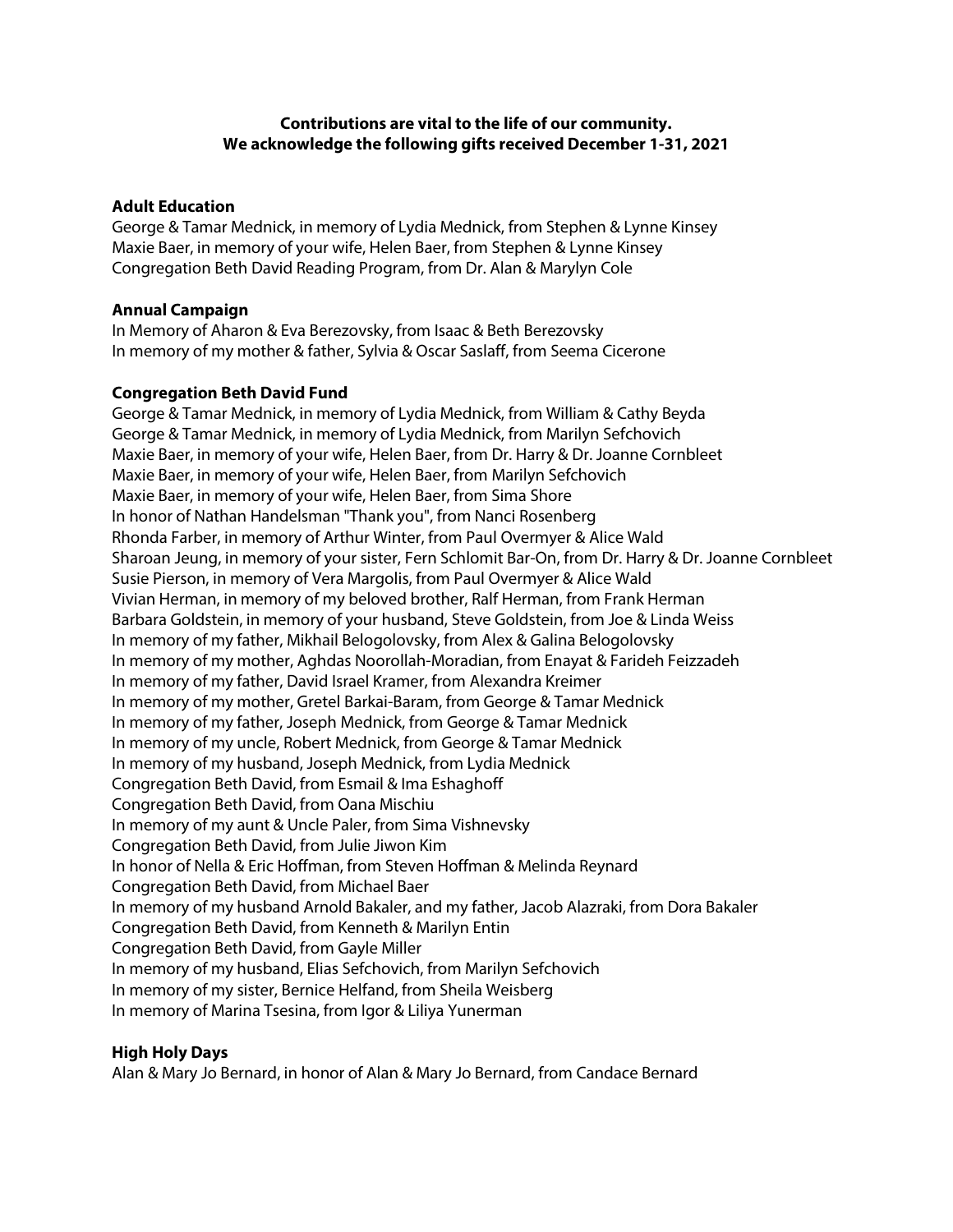## **Jewish Education Program Scholarship Fund**

In honor of Rabbi Roller, from Martin & Rhoda Bress Rhonda Farber, in memory of Arthur Winter, from Lance & Wendy J. Glasser In memory of my mother, Helen C. Schweitzer, from Edward & Eleanor Kiss Congregation Beth David, from Oana Mischiu

## **Kiddush Oneg Fund**

Maxie Baer, in memory of your wife, Helen Baer, from Lance & Wendy J. Glasser Judy Holtzman, in memory of your mother, Mildred Leverah, from Joe & Linda Weiss Sharoan Jeung, in memory of your sister, Fern Shlomit Bar-On, from Lance & Wendy J. Glasser Hindy Ganeles, in memory of your father, Farrel Krawetz, from Joe & Linda Weiss Congregation Beth David, from Oana Mischiu

## **Musical Programs**

Musical Shabbat, from Tanya Lorien Musical Shabbat, from Natalie Schriger Musical Shabbat, from Charles & Miriam Marr Musical Shabbat, from Lance & Wendy J. Glasser Musical Shabbat, from Christopher & Susan Toth Musical Shabbat, from Daniel & Lori Kahn Musical Shabbat, from Bob & Marcia Bankirer Susan and Jeff Englander, in honor of your 45th wedding anniversary, from Howard & Margie Pomerantz Drs. Susan Greenberg-Englander and Jeff Englander, in honor of your anniversary, from Stephen & Helaine Green Susan Greenberg and Jeff Englander, in honor of your special anniversary, from William & Cathy Beyda Congregation Beth David, from Sheldon & Elayne Penn

# **Myuchad Fund**

Andrew Dombro, in memory of my mother, Lydia Goodman Dombro, from Andrew Dombro In memory of my mother-in-law, Alice Stone, from Bonnie Stone

# **Rabbi Alpert Discretionary Fund**

Joel & Andrea Rubnitz, in memory of Riva Rubnitz, from Lance & Wendy J. Glasser Congregation Beth David, from Leonard & Sylvia Metz In memory of my father-in-law Benjamin Stone, from Bonnie Stone In memory of my father, Bernard Dov Leibovich, from Haya Shottan In memory of my mother, Adela Leibovich, from Haya Shottan In memory of my brother, Max Daniel, from Gerald Daniel Congregation Beth David, from Harry & Glenda Glatstein

## **Rabbi Pressman Discretionary Fund**

In honor of Hanukkah, from Mary Egan

## **Rabbi Roller Discretionary Fund**

Howard & Renee Fine, in celebration of Jacob Fine's daughter Arielle, from Lance & Wendy J. Glasser Rabbi Nathan Roller, in memory of your father, Michael Roller, from Joe & Linda Weiss Rabbi Nathan Roller, from Harry & Glenda Glatstein